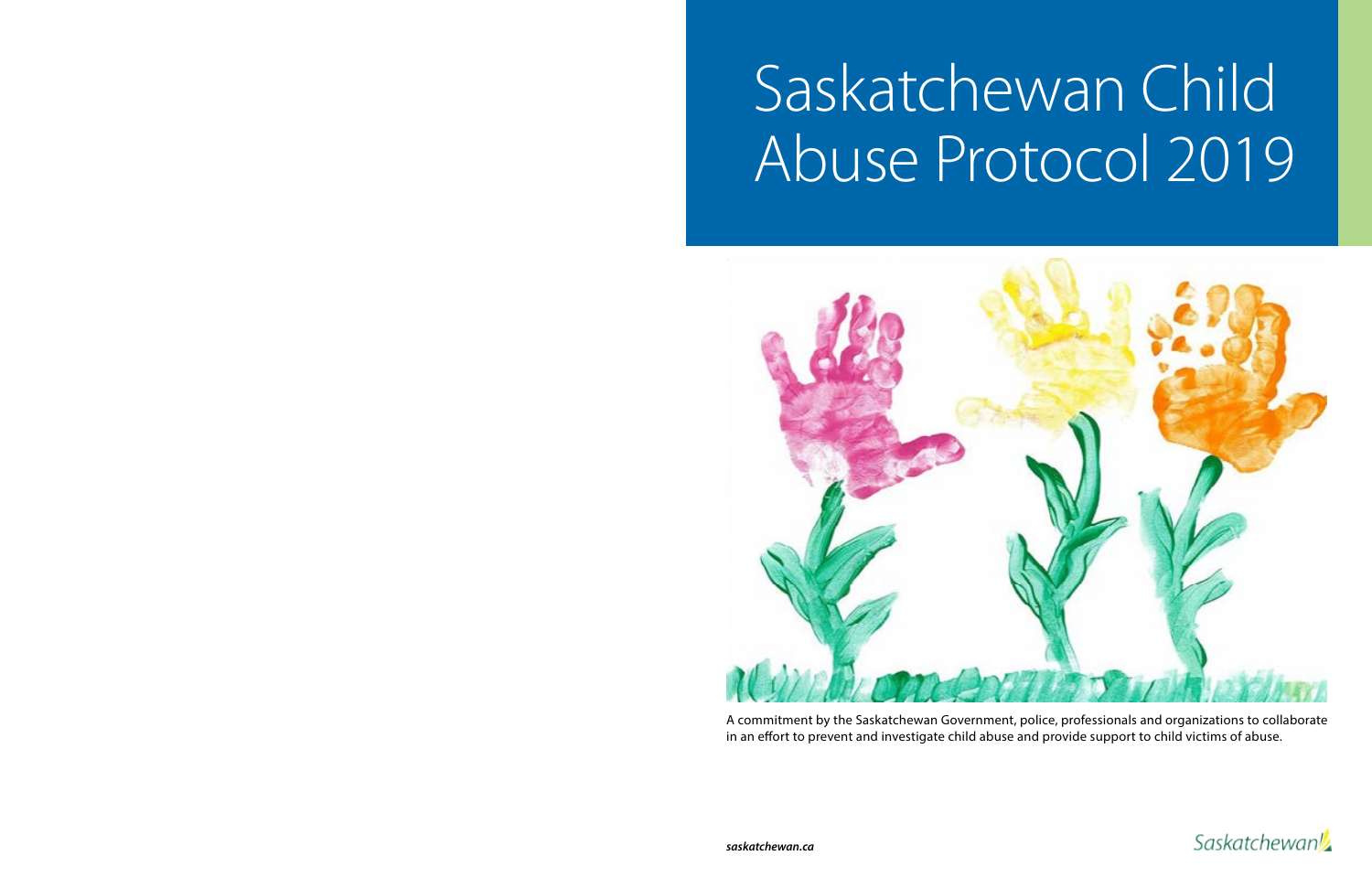This Protocol will be maintained and coordinated by the Ministry of Social Services. Reviews of the Protocol will be scheduled by the Ministry every three years or as required. The reviews will take into consideration any changes in the applicable governing legislation and any policy or procedural changes that are required by the various parties to this Protocol.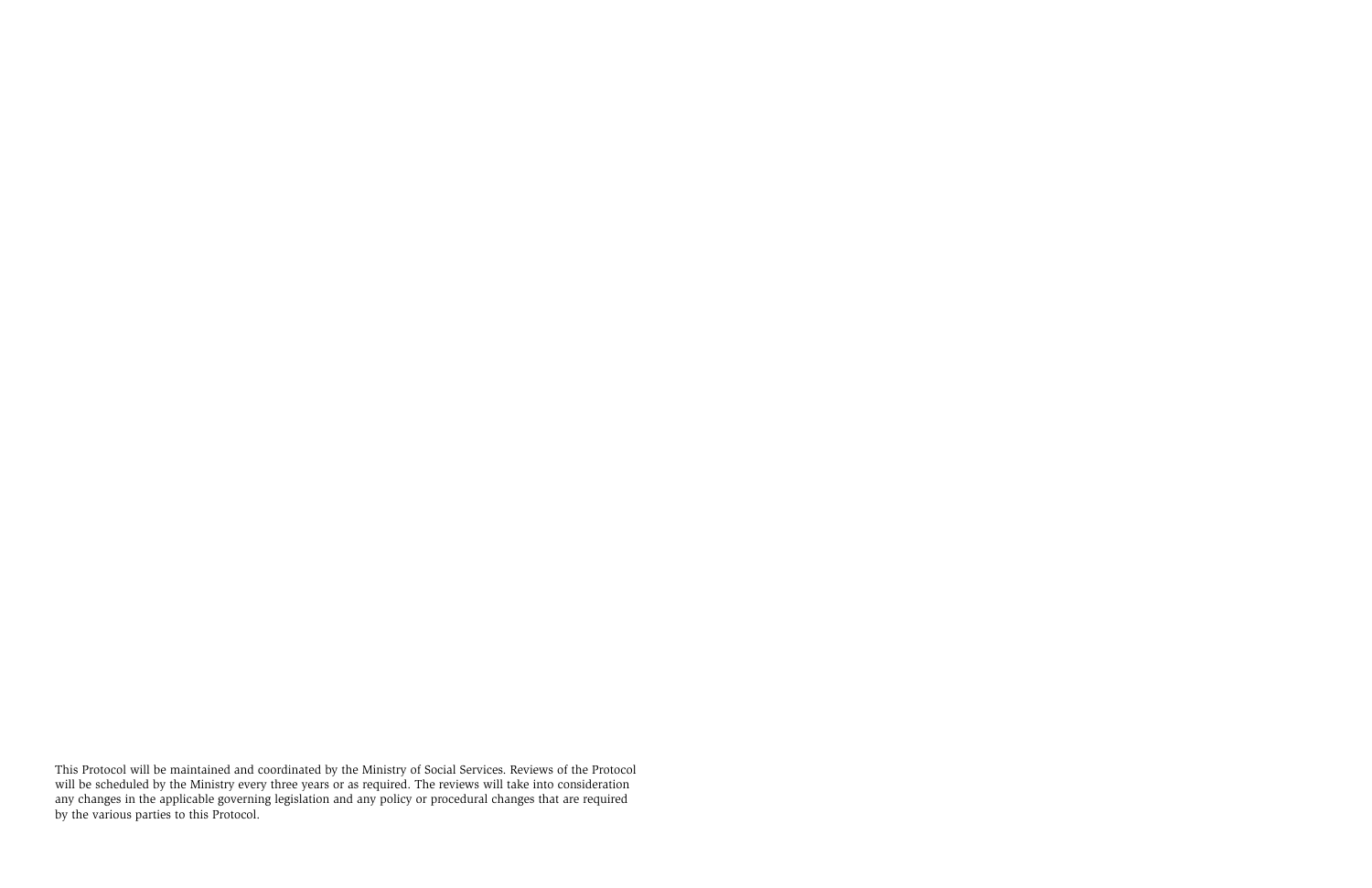# **Our Commitment to Children**

The Saskatchewan Child Abuse Protocol (the Protocol) demonstrates a commitment by the Government of Saskatchewan and Police Services to ensure that all efforts to protect children from abuse and neglect are integrated, effective and sensitive to the needs of children. To achieve this goal, all professionals will support the Government of Saskatchewan and Police Services to enable them to prevent, detect, report, investigate and prosecute cases of child abuse and support children who have been abused.

Child abuse is a serious issue that requires a community response and the co-operation of service providers and the public. This Protocol recognizes that collaboration among all signatory partners will enhance support for the protection of children from abuse and neglect.

By co-ordinating efforts, government, police and human service providers will better:

- protect children;
- recognize and identify incidents of child abuse;
- respond to and investigate reports of child abuse;
- document statements and collect evidence related to allegations of abuse;
- hold persons accountable for violation of criminal laws prohibiting child abuse;
- provide treatment and support to optimize the physical, emotional and psychological well-being of child victims, their siblings, non-offending parents and/or custodians;
- promote collaboration and integrated inter-agency investigation and case management; and
- reduce emotional trauma to the victims who experience repeat interviews, court appearances, medical and psychological examinations and other human service interventions.

#### **If you are concerned a child may be at risk of abuse, immediately contact the Ministry of Social Services at:**

| Prince Albert (North) | 1-866-719-6164                                                    |
|-----------------------|-------------------------------------------------------------------|
| Saskatoon (Centre)    | 1-800-274-8297                                                    |
| Regina (South)        | 1-844-787-3760                                                    |
|                       | Your local First Nations Child and Family Services (FNCFS) Agency |
| Your local Police.    |                                                                   |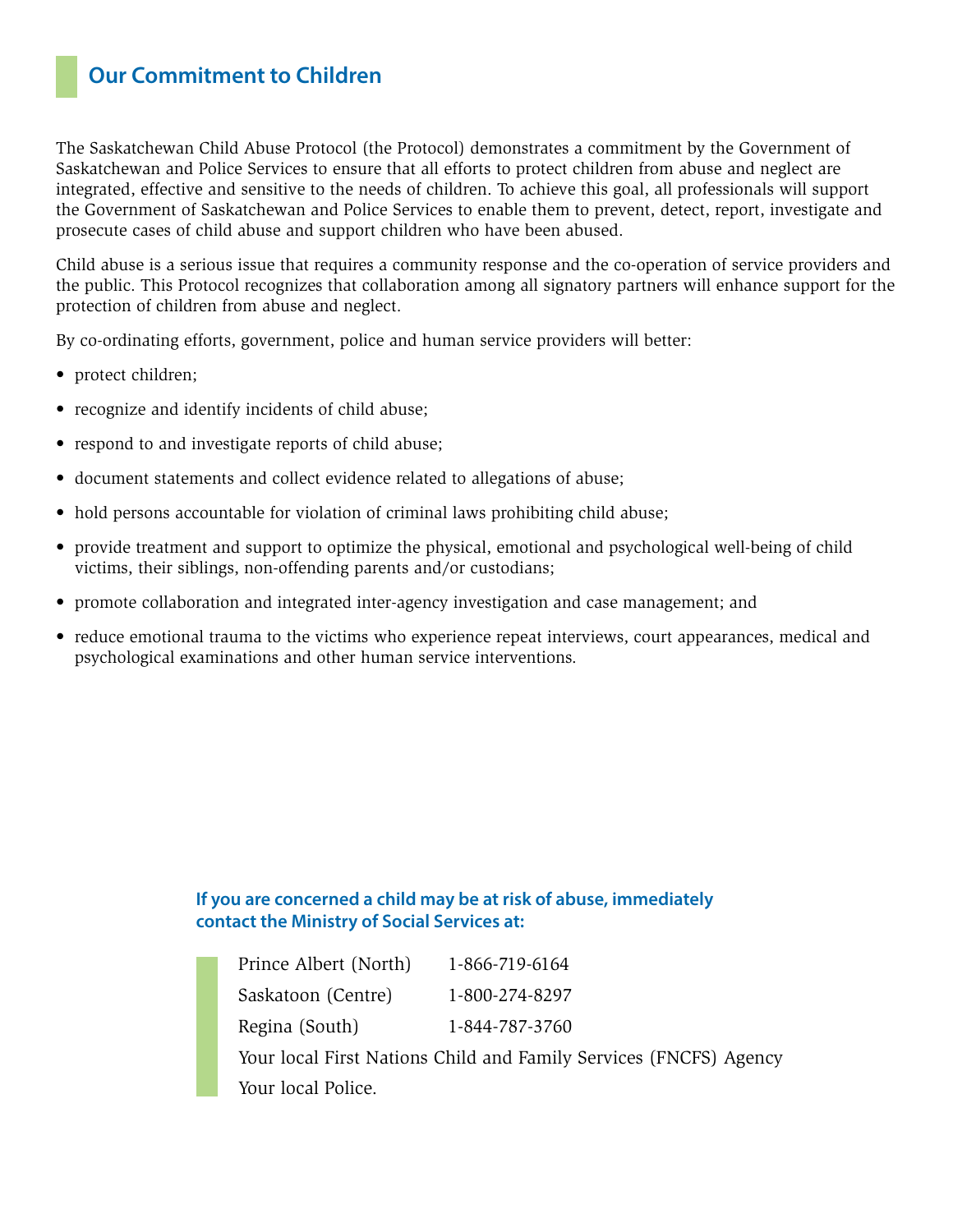### **I Protocol Signatories**

**The Government of Saskatchewan and Police Services endorse the 2019 Saskatchewan Child Abuse Protocol and adopt it for use within our organizations. We commit to making it an essential part of our regular operations and will ensure managers and employees know how to implement the Protocol. Each organization commits to take the Protocol and develop policies and procedures that support the intent and purpose of this Protocol.** 

**Ministry of Health** 

**Max Hendricks, Deputy Minister** 

**Ministry of Justice** 

**Ministry of Corrections and Policing** 

**Ministry of Education** 

**Ministry of Social Services** 

**Ministry of Government Relations** 

**Ministry of Parks, Culture and Sport** 

**Saskatchewan Association of Chiefs of Police (S, R, W, E, PA, MJ, FH, RCMP)** 

*�*

*7. Glen Gardner, Q.C., Deputy Minister and Deputy Attorney General* 

Dale Larsen, Deputy Minister

Ro� **Currie, Deputy Minister**

**Tammy Kirkland, Deputy Minister** 

**ty Minister**  J. Gr

**1\vyla MacDougall, Deputy Minister** 

ssistant Commissioner Mark J. Fisher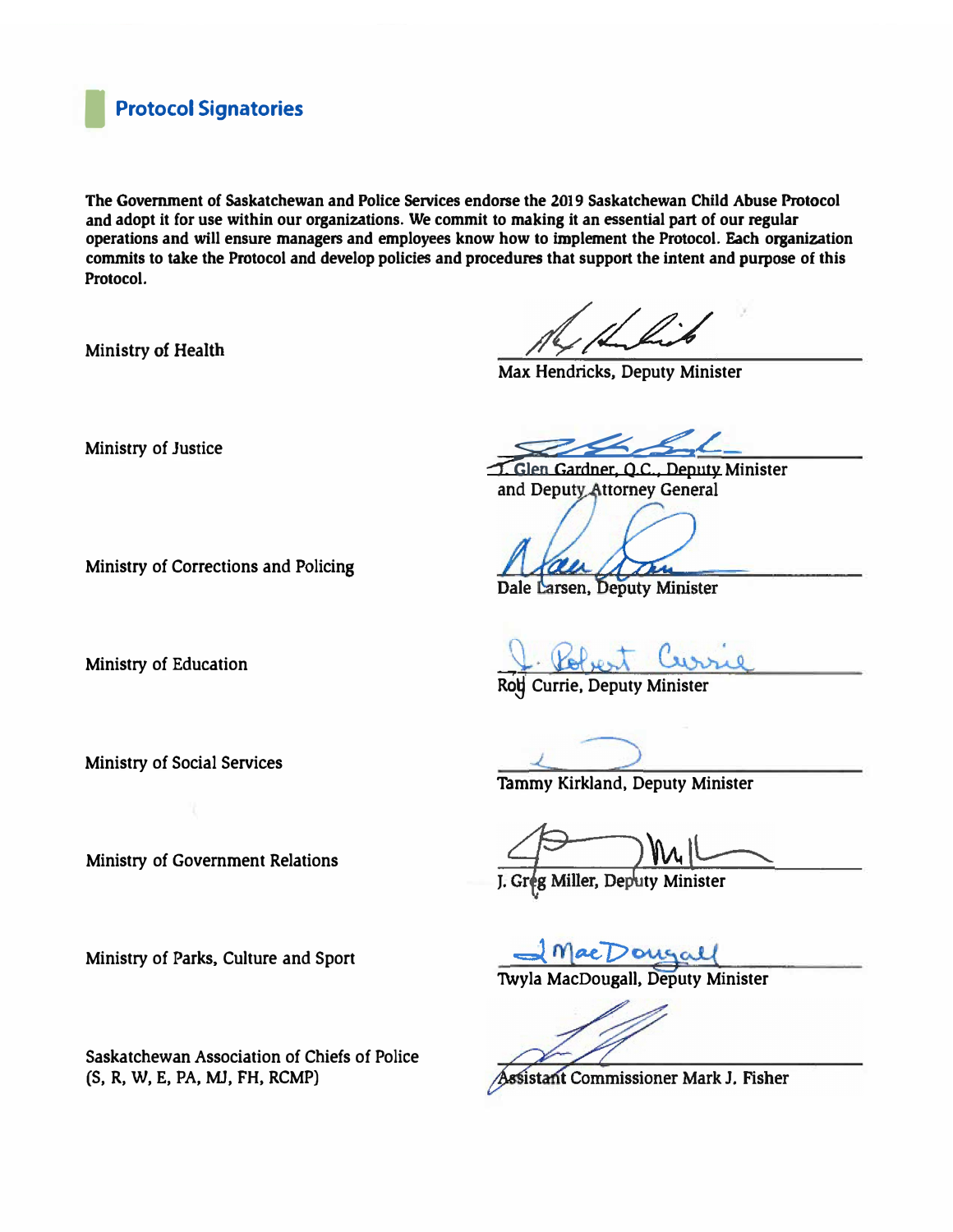# **Contents**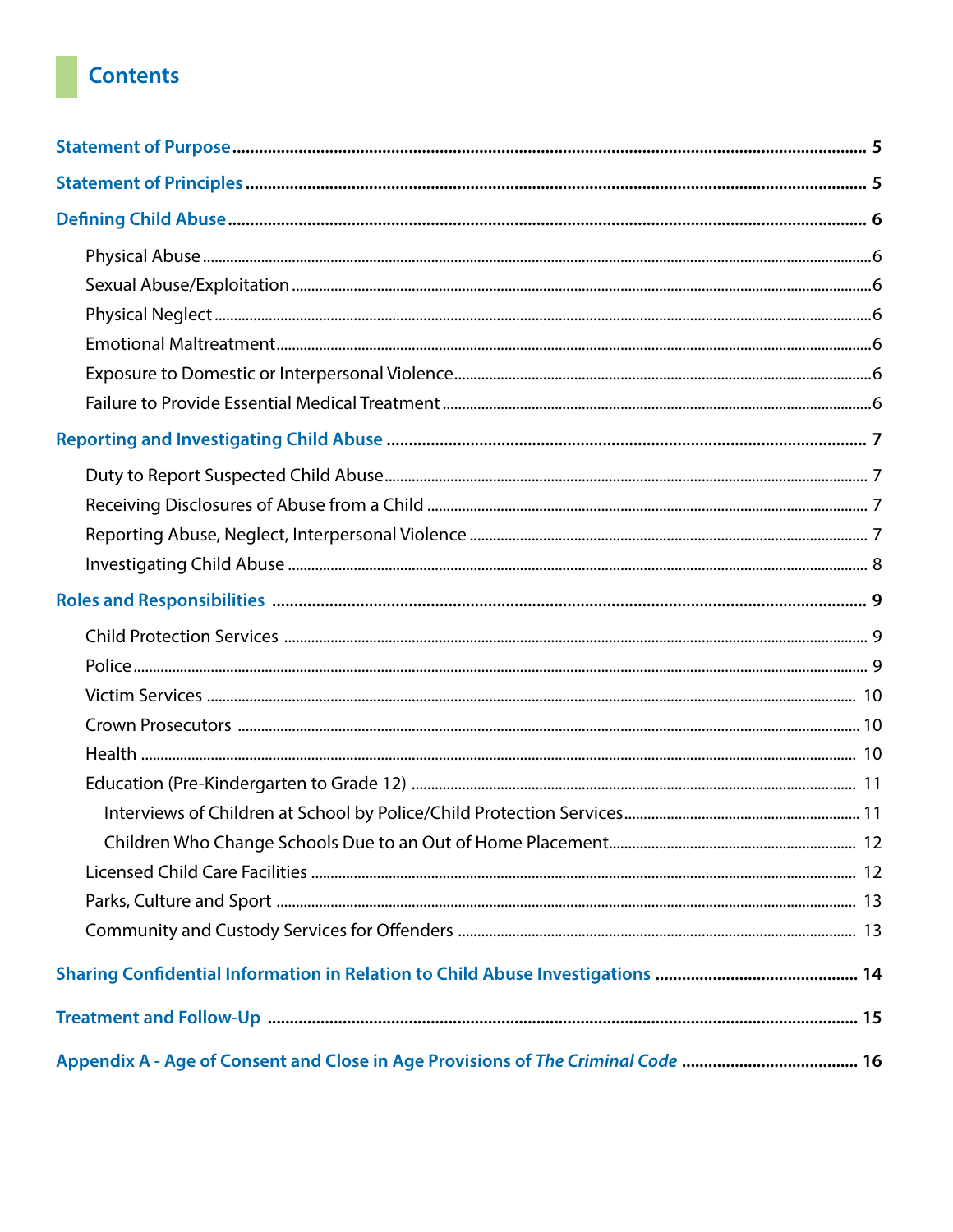# **Statement of Purpose**

The purpose of this Protocol is to describe what constitutes child abuse and neglect under the law, to describe roles and responsibilities of service providers, and to describe the process by which they must respond.

Responding to child abuse is a challenge in every

community. Police, prosecutors, child protection services, child care providers, medical, educational and other professionals recognize the needs of child victims, and are committed to working collaboratively to respond to the problem. This document is for all community members in recognition of our need to protect, respond and provide a voice for all children.

The **goals and objectives** of this Protocol are to:

- 1. Confirm every individual's "Duty to Report" all suspicions of child abuse;
- 2. Define child abuse and explain procedures and responses of signatory ministries and agencies in cases of suspected child abuse;
- 3. Establish multi-disciplinary, collaborative and responsive practices amongst all professionals involved in a suspected child abuse investigation to enhance the safety and well-being of any child who may be in need of protection;
- 4. Promote child-centered investigations and support services to reduce the likelihood of further traumatizing a child<sup>1</sup>;
- 5. Improve understanding of how and when information can be shared among professionals and agencies towards a common goal of improved response to suspected child abuse cases;
- 6. Promote training and information for all ministries, professions, agencies and communities to improve the safety and wellbeing of children as it pertains to the "Duty to Report".

# **Statement of Principles**

#### These statements of principles are to be considered by every citizen of the province:

• Suspected child abuse or neglect must be treated seriously, and must be reported to the Ministry of Social Services, Child Protection/local FNCFS Agencies or police according to Section 12 of

#### *The Child and Family Services Act*.

- When a child discloses abuse, particular care will be taken to ensure that the child is provided with support.
- A child's disclosure of abuse will be investigated with the same concern as an adult's complaint under both *The Criminal Code of Canada* and *The Child and Family Services Act*.
- Responses to all disclosures or allegations of child abuse will be responded to with particular attention to the level of risk and the vulnerability of the child.
- Reports of child abuse require a co-ordinated response to investigation and a multi-disciplinary response to assessment, intervention, treatment and follow-up. Appropriate information sharing is essential to support decisions about the protection, safety and well-being of the child, and the protection of the public.
- Treatment and support services for victims, their families and offenders are components of an effective multidisciplinary response.

The best service to the child is the service closest to the child, and children who are victims of neglect, abuse, or abandonment must not also be victims of bureaucracy. They deserve our devoted attention, not our divided attention.

*Kenny Guinn*

The Child Abuse Protocol makes clear that all citizens have a "Duty to Report" suspicions of child abuse and neglect. Failure by any person to report suspected child abuse may result in legal or professional consequences.

**<sup>1</sup>** The child's best interests are paramount in all child abuse investigations. The child-centered investigation ensures that all relevant information is gathered and assessed using the least disruptive manner and appropriate to the circumstances.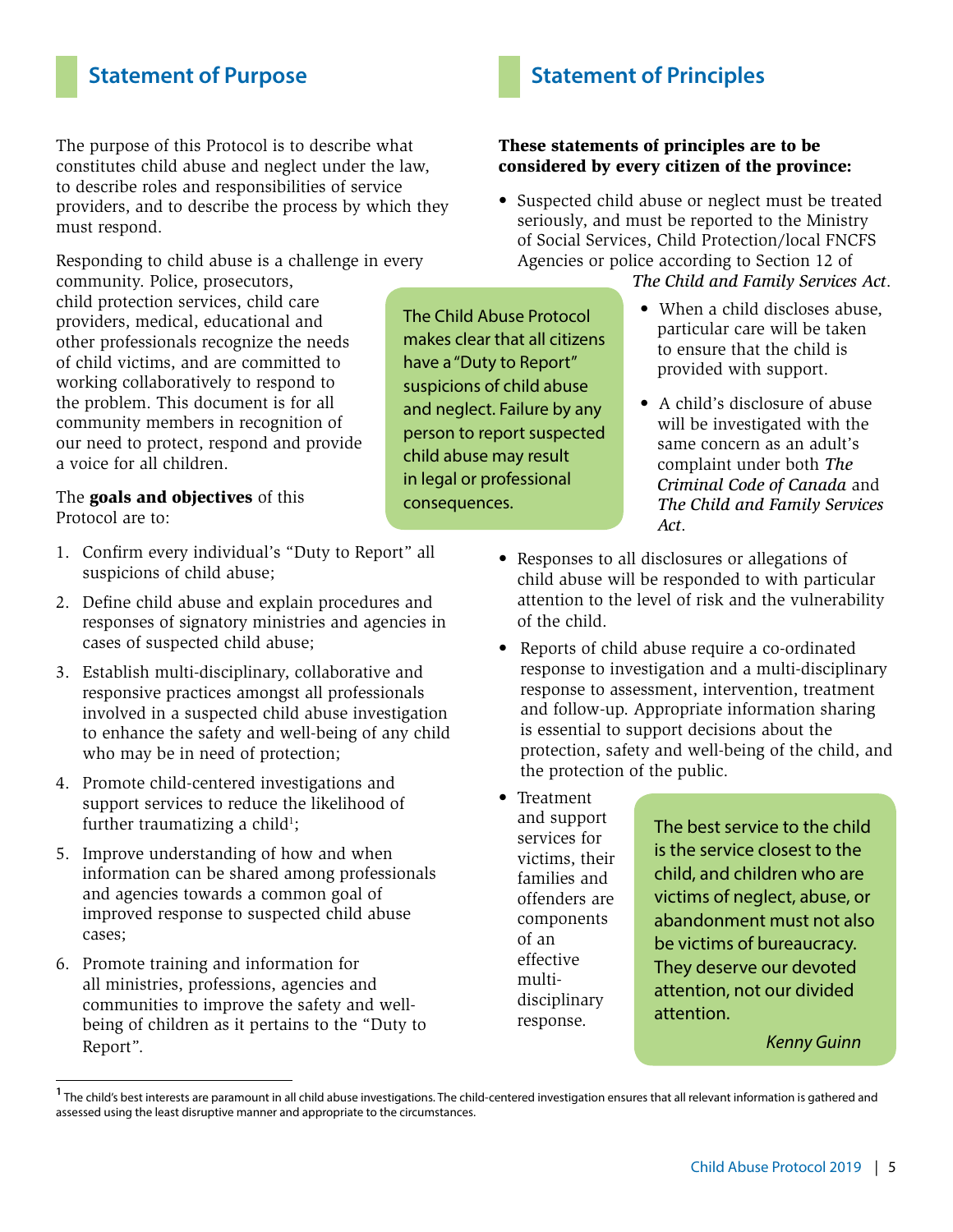# **Defining Child Abuse - A Child who may be in Need of Protection**

*The Child and Family Services Act* provides the mandate for the Ministry of Social Services and FNCFS Agencies to investigate suspected abuse and neglect of children by their parents, guardians or other adults in the household who provide day-today care and supervision of the child. Section 11 of the *Act* defines the circumstances in which a child is in need of protection.

The definitions below provide a framework for child protection intervention by responsible agencies and individuals in situations of child abuse. All forms of abuse identified are open to intervention according to *The Child and Family Services Act*. Also sexual abuse, sexual exploitation, physical abuse and severe physical neglect are considered to be criminal offences according to *The Criminal Code of Canada*.

Physical Abuse refers to all actions resulting in non-accidental physical injury or harm. This may include non-accidental injury, cruel or excessive corporal punishment (which may or may not cause physical injury), threats of physical harm, dangerous behaviour towards a child or in immediate proximity to the child (e.g., throwing objects, use of weapons).

Sexual Abuse and Exploitation occurs when a child has been or is likely to be exposed to harmful interaction for a sexual purpose by a parent, caretaker, any person in a position of trust and/or any other person. It can include both physical and/or non-physical contact. Examples include engaging a child in sexual acts, obscene acts, taking pictures of a sexual nature, pornography, voyeurism, exhibitionism and threatening sexual assault, as well as the utilization of "grooming"<sup>2</sup> techniques. Special protections for children being sexually exploited can be accessed under the *The Emergency Protection for Victims of Child Sexual Abuse and Exploitation Act*. Appendix A provides information to explain age of consent for sexual conduct, which generally means age 16, subject to close in age and abuse of authority exceptions.

Physical Neglect refers to acts of omission on the part of the parent/caregiver. This includes failure to provide for the child's basic needs and appropriate level of care with respect to food, clothing, shelter, health/medical, hygiene, safety and supervision as determined by the minimum levels of care standards. Parents/caregivers exposing their children to substance abuse, criminal activity or with unaddressed mental health and/or addictions issues fall into this category. Children under 12 committing criminal offences are also considered at risk and may require child protection services.

Emotional Maltreatment refers to both emotional abuse and emotional neglect of the child. Emotional abuse includes excessive and overt rejection, criticism and excessive demands of performance for a child's age and ability. Emotional neglect refers to the failure of the parent/caregiver to provide adequate psychological nurturance necessary for a child's growth and development.

#### Exposure to Domestic or Interpersonal Violence

refers to a child living in a situation where there is interpersonal violence, including children witnessing, hearing or being aware of violence perpetrated by one adult figure against another adult figure, or against another child. Such situations may put the child at risk of physical, emotional or mental health harm.

#### Failure to Provide Essential Medical Treatment

refers to a parent or caregiver failing to provide essential medical treatment or to remedy a mental, emotional or developmental condition of a child. This includes parents/caregivers who have children with mental health and/or addictions concerns that are not being treated.

Certain unlawful practices are also considered a physical, sexual, or emotional abuse of children under Canadian law, including forced marriage<sup>3</sup>, marriage under age 16, and female genital mutilation. The reference to "forced" marriage not only acknowledges the lack of consent, but also recognizes that in such circumstances other criminal acts may be committed to "force" the person into the marriage, including threats, forcible confinement, assault, and sexual assault.

**<sup>2</sup>** Grooming is defined as deliberate actions taken with the aim of befriending and establishing an emotional connection with a child, in order to lower the child's inhibitions in preparation for sexual abuse or exploitation of the child.

**<sup>3</sup>**  *Zero Tolerance for Barbaric Cultural Practices Act. - http://laws-lois.justice.gc.ca/eng/AnnualStatutes/2015\_29/page-1.html*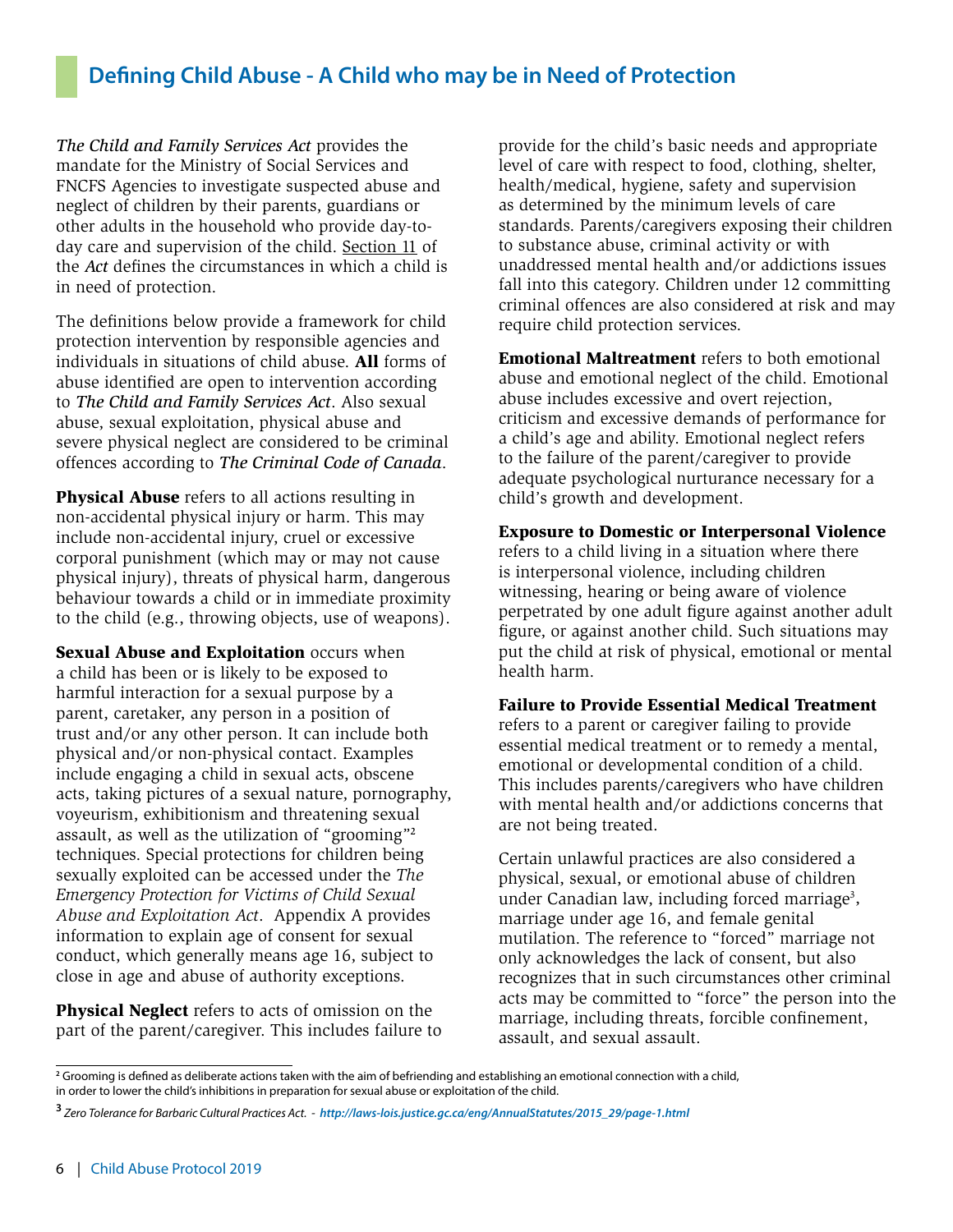# **Reporting and Investigating Child Abuse**

#### **Duty to Report Suspected Child Abuse**

*The Child and Family Services Act* (Section 12, Subsection 1 and 4) states that **every** person who has reasonable suspicion to believe that a child may be in need of protection shall **report** the information to a child protection worker, Ministry of Social Services or FNCFS Agency or a **police officer**, and that every police officer who has reasonable grounds to believe that a child may be in need of protection shall immediately report the information to a child protection worker.

*The Emergency Protection of Victims of Child Sexual Abuse and Exploitation Act* (Section 4, Subsection 1) makes it mandatory for every person who has reasonable suspicion to believe that a child (under the age of 18 years) has been or is likely to be subjected to sexual abuse to report the information to a child protection worker or police officer.

The duty to report **applies** in spite of any claim of confidentiality or professional privilege (e.g., priest, religious clergy, etc.) other than solicitor/client privilege or Crown privilege.

During regular business hours (Monday to Friday 8 a.m. – 5 p.m.) contact your local Ministry of Social Services or FNCFS Agency child protection intake and/or local police to report suspicions or disclosures of child abuse.

Ministry of Social Services Child Protection Lines:

| Prince Albert (North) | 1-866-719-6164 |
|-----------------------|----------------|
| Saskatoon (Centre)    | 1-800-274-8297 |
| Regina (South)        | 1-844-787-3760 |

Reports after regular business hours or on statutory holidays can be made to after hours crisis services or local police. (Contact information for local police can be found on the inside page of your local telephone directory or by conducting a web search on *mysask411.com*).

After Hours Crisis Services:

| 306-764-1011      |
|-------------------|
| 306-569-2724      |
| 306-933-6200      |
| Local Police/RCMP |
|                   |

#### **Receiving Disclosures of Abuse from a Child**

Regardless of the type of abuse a child reports, all disclosures must be treated in a similar manner. If a child makes a disclosure:

- listen openly and control your reaction;
- reassure the child that he/she is safe and this is not his/her fault;
- do not correct language and let the child report the incident in his/her own words;
- record what the child has reported and your observations; and
- avoid making promises that cannot be kept (e.g., "I won't tell anyone. I will keep this secret.")

#### **Reporting Abuse, Neglect, Interpersonal Violence**

Time is of the essence in ensuring the safety and well-being of children.

- Report the suspected abuse, observations of suspected abuse and/or disclosure of abuse immediately to the closest Ministry of Social Services intake line or FNCFS Agency and/or to police. Do not wait until you have all information before calling to report. Tell the child protection worker or police officer as much information as you know.
- Even if you believe someone else is reporting the situation, you still have a duty to report.
- You have an ongoing duty to report child abuse, even if you know a report has already been made about a child. You must make a further report if there is additional reasonable suspicion that the child is or may be at risk of abuse or neglect. All incidents must be reported.
- If you believe the child or other children must be protected from further abuse, do not contact the alleged perpetrator – this is the responsibility of police and/or the Ministry of Social Services/ FNCFS Agencies.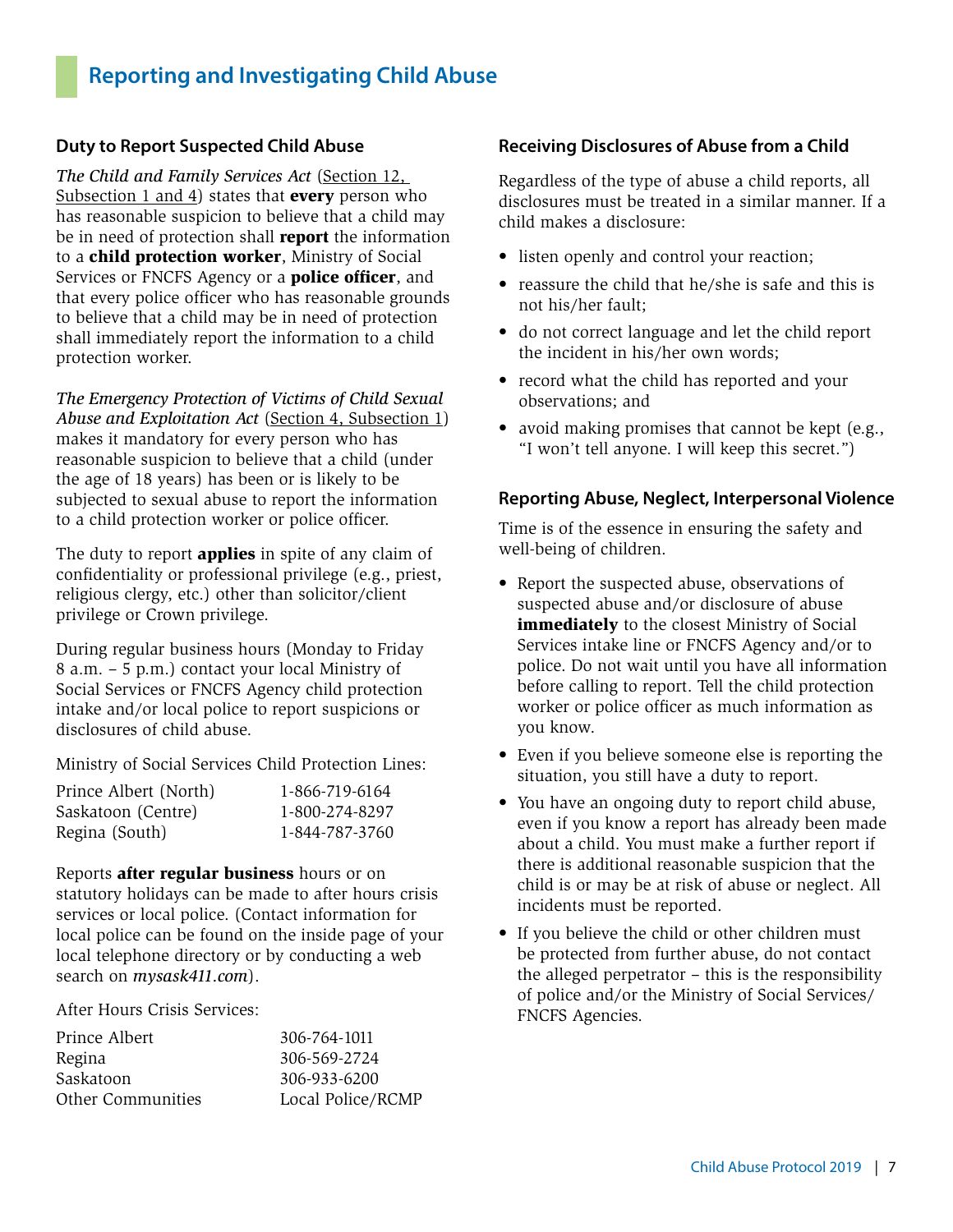## **What to Report?**

Your report should include:

- your name, telephone number and relationship to the child (*this information is confidential and may be provided anonymously; however, if the case is presented to court for a child protection hearing or criminal proceeding, those who identify themselves may be summoned to court*);
- your immediate concerns about the child's safety;
- the child's location, the child's name, age and gender;
- information about the situation:
- information about the family, caregivers and alleged offenders;
- other children who may be affected; and
- any other relevant information.

**Two provincial acts** that apply to child abuse are:

- 1. *The Child and Family Services Act* applies to children under the age of 16 and in exceptional circumstances youth ages 16 and 17. Every person who has a reasonable suspicion to believe an individual under the age of 18 has been or is likely to be the victim of child abuse must immediately report the suspicion or disclosure to the Ministry of Social Services, FNCFS Agency or police. Following the report, the child or youth's level of risk and service need will be assessed.
- 2. *The Emergency Protection of Victims of Child Sexual Abuse and Exploitation Act* applies to children and youth under the age of 18.

As well, *The Criminal Code of Canada* governs situations as it relates to criminal offences perpetrated against children under the age of 18.

If you have doubt about where a report should be made based on the age of the child, a report should be made to both the Ministry of Social Services/ FNCFS Agency and Police. These agencies will determine which legislation and investigation procedures apply.

#### **Investigating Child Abuse**

After a report is made, child protection staff and police officers are responsible for the investigation of child abuse cases.

Child protection staff will investigate to determine if there are reasonable grounds to find the child in need of protection.

The police investigate to determine if a criminal offence has been committed and if there are reasonable grounds to lay charges under *The Criminal Code of Canada*.

Note: Other professionals play a critical role in assisting with the investigation, supporting the child during and after the investigation, and providing follow-up services.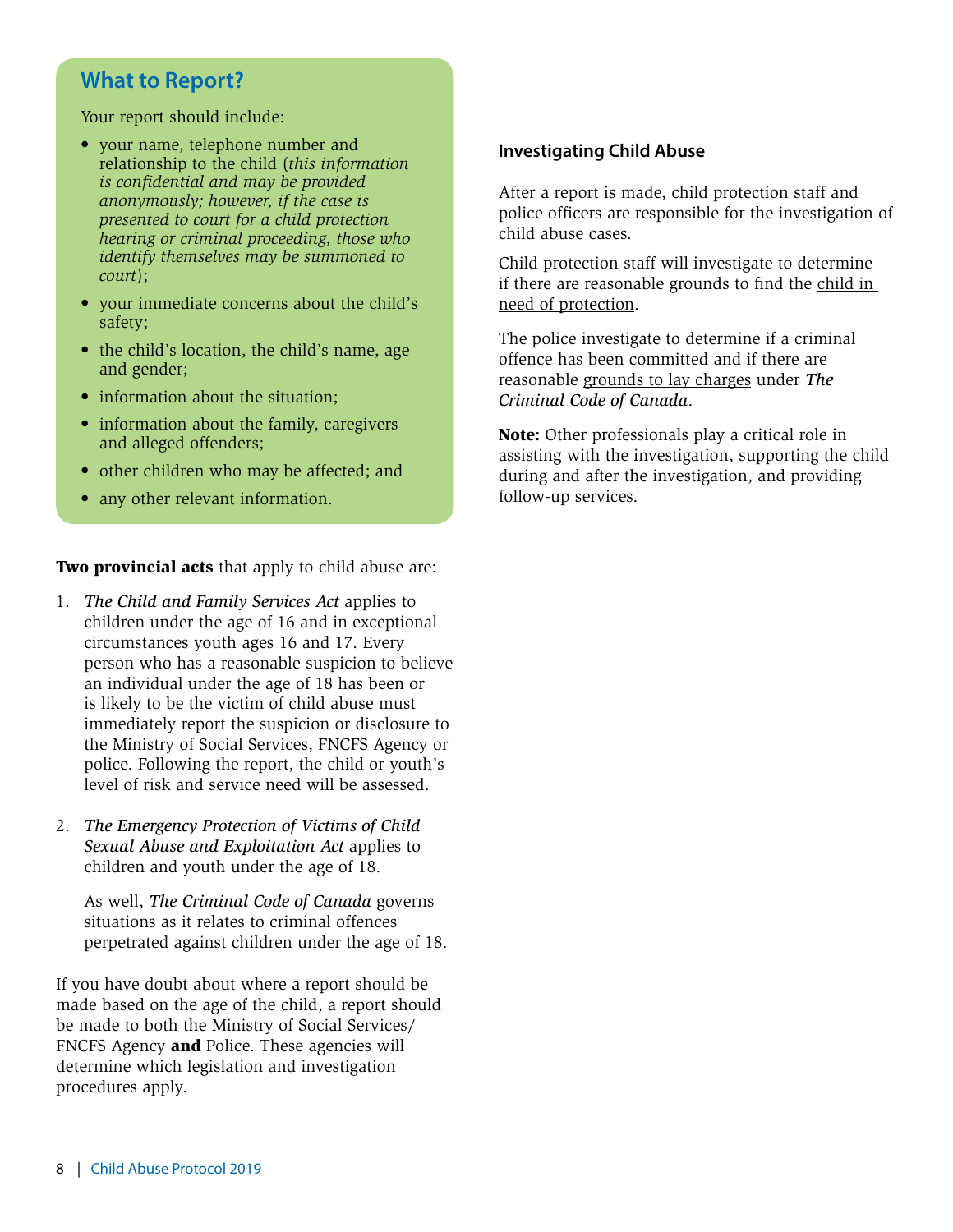# **Roles and Responsibilities**

#### **Child Protection Services**

*The Child and Family Services Act* establishes the mandate for the Ministry of Social Services and FNCFS Agencies to conduct the following:

- receive and investigate reports of children who may be in need of protection from abuse;
- assess a family's ability to protect the child;
- wherever it is safe to do so, provide support services to children and families which may allow for the child to remain safely in the family home;
- provide out-of-home care where support services to the family cannot maintain the child's safety in the family home;
- provide services to sexually exploited children and youth, according to *The Emergency Protection of Victims of Child Sexual Abuse and Exploitation Act*; and
- share appropriate information with police and those involved in the investigation and follow up as necessary to ensure the child's best interests are met.

A child protection worker will ensure any report received of physical or sexual abuse or severe neglect is reported to police.

Both a child protection worker and a police officer may investigate the same report of child abuse or neglect; however, the reasons for investigation can differ, and the conclusions of each investigation are independent of the other. Ministry of Social Services or FNCFS workers will investigate to determine if a child is in need of protection from his/her parent or caregiver as a result of their action or inaction; whereas, the police will investigate if a criminal offence as defined by *The Criminal Code of Canada* has occurred. Regardless of whether proceedings are initiated under *The Criminal Code of Canada*, child protection services must make an independent decision regarding the child's need for protection according to *The Child and Family Services Act*. There must be no delay in proceeding with any necessary action to ensure the child's safety.

If the concerns do not relate to actions or lack of action by a parent or caregiver to the alleged victim(s), the Ministry of Social Services/FNCFS Agency may not have a role; however, the matter may still be referred to police services to investigate independently if a criminal offence has occurred.

#### **Police**

Local police services and the RCMP are primarily responsible for public safety and have a responsibility to:

- receive reports of a child who may be in need of protection and potential offences against a child;
- provide an emergency response to children who may be in need of protection;
- investigate alleged criminal acts;
- lay criminal charges; and
- provide victim services.

Criminal investigation and public protection responsibilities rest with the police. Agencies participating under the Protocol will report cases immediately to the police to ensure evidence is protected, investigation procedures are followed, and the victim and the public are protected.

The police shall immediately inform the Ministry of Social Services/FNCFS Agency when a child may be in need of protection. This shall occur even if there is a current or ongoing criminal investigation of the perpetrator.

Police and child protection services conduct separate investigations; however, joint interviews of the child victim wherever practical may be conducted to assess/identify both criminal and child protection issues. When the police receive a report of suspected child abuse they will complete their investigation in a timely fashion and determine if criminal charges will be laid against any individual. Similarly, child protection services will complete their investigation in a timely fashion to determine if there is reason to believe that child welfare services are required.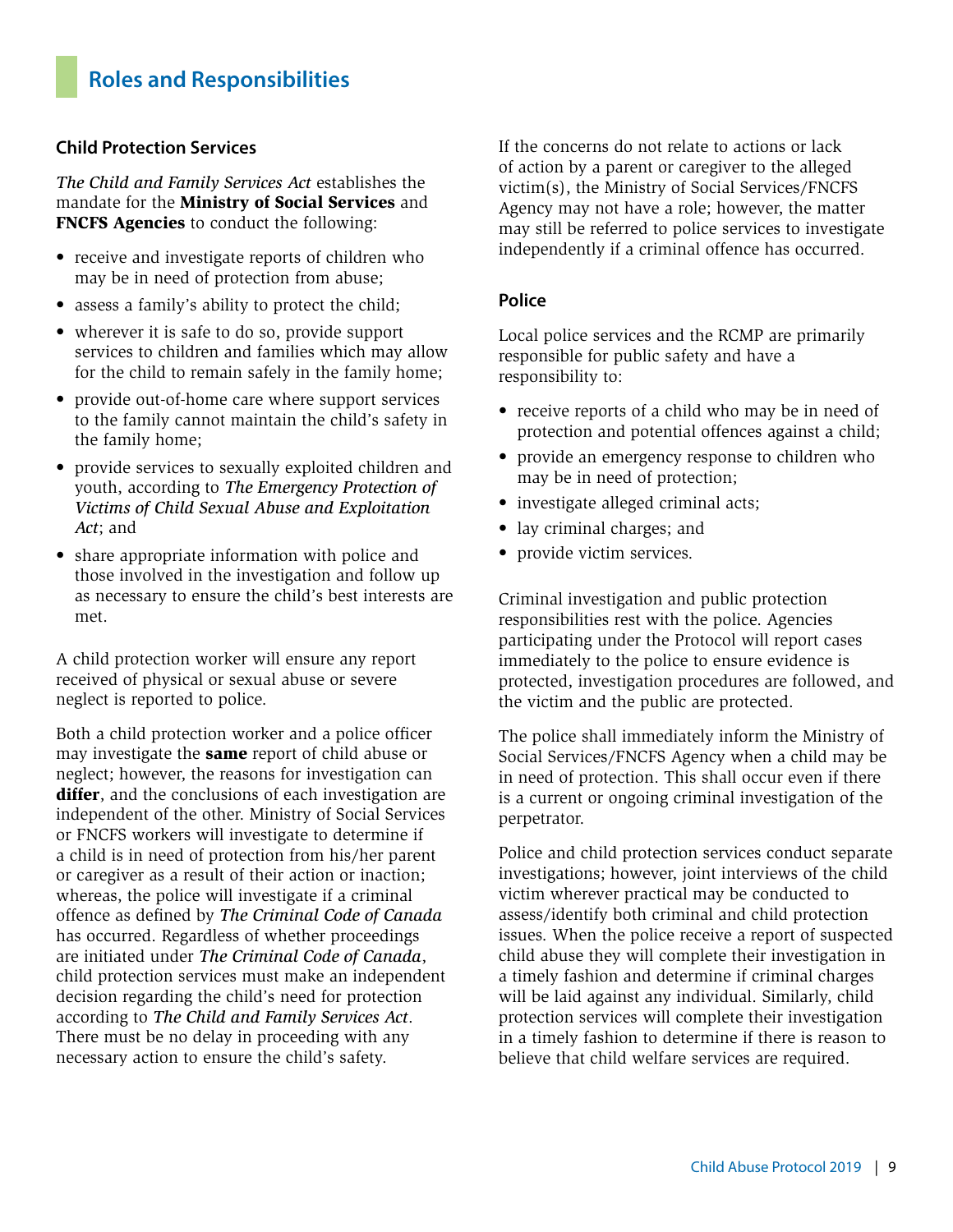#### **Victim Services**

The Victim Services programs work closely with all police agencies. In cases where child abuse has been reported, Victim Services has a responsibility to:

- provide information on the status of the case to the victim;
- provide support to the victim and his/her family throughout the criminal justice process; and
- refer the victim and his/her family for assistance with other issues related to the case.

These services are provided in order to decrease the immediate and long-term effects of victimization.

Victim/Witness Co-ordinators will provide support to and prepare the child that may have to testify in court.

#### **Crown Prosecutors**

The Public Prosecution Division of the Ministry of Justice is responsible for reviewing police investigation files when requested to do so by the police. The prosecutor may also advise when criminal charges should be laid, what the appropriate charges should be, and whether any further investigation is advisable. The prosecutor will prepare witnesses for court appearances to ensure the best evidence available is presented to the court, and refer witnesses to victim/witness services.

The responsibility to assess whether the facts raise criminal law or public protection concerns is a matter for police or the Crown to determine.

#### **Health**

The roles and responsibilities of health professionals including, but not limited to physicians, medical professionals, medical social workers, mental health professionals, addictions workers and public health nurses, are to:

- report suspected cases of child abuse in accordance with *The Child and Family Services Act*;
- report suspected cases of child abuse in accordance with *The Emergency Protection of Victims of Child Sexual Abuse and Exploitation Act*;
- share information regarding the child's needs as required through the investigation, assessment and treatment of the child and the child's family;
- gather and preserve medical and behavioural evidence;
- co-operate with child protection and police by providing information regarding the physical, psychological and behavioural indicators of the reported abuse;
- assess, diagnose and treat any condition associated with abuse or neglect, inclusive of referrals for any subsequent medical care, counseling, treatment or support;
- provide support to the abused child and family during and after the child abuse investigation;
- provide physical and mental health treatment and consultation to victims and perpetrators of child abuse and their families;
- preserve the physical and emotional well-being of the child being examined; and
- provide medical and behavioural evidence, documentation and expert opinion in court proceedings.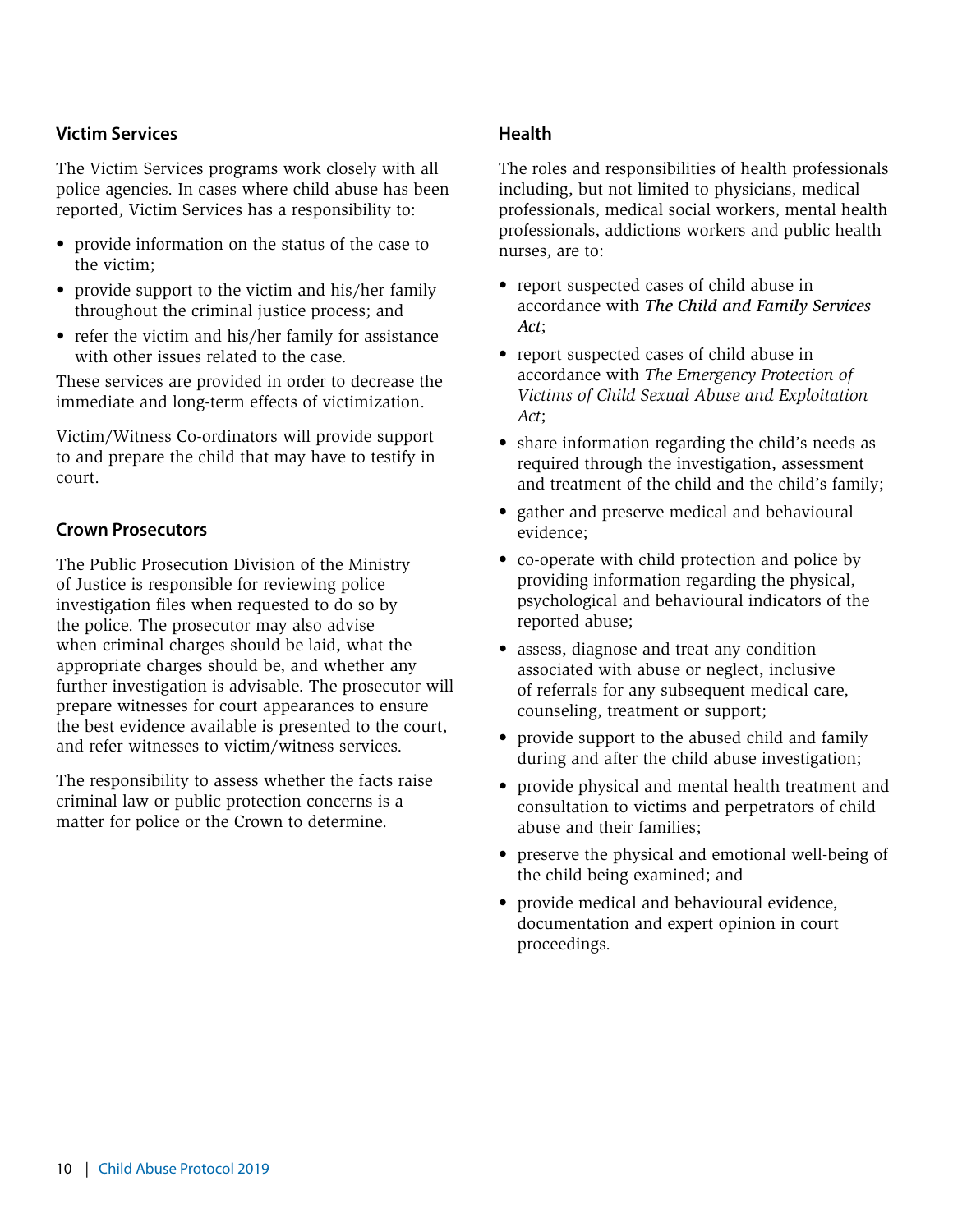#### **Education** *(Pre-Kindergarten to Grade 12)*

Schools play an important role in the lives of children and their families. The roles and responsibilities of persons in schools, including principals, teachers, administrators, assistants, counselors, social workers, supervisory personnel, volunteers, custodians, paraprofessionals and others working in a school setting is to:

• report (not investigate) all suspected cases of child abuse directly to child protection services and/or police in accordance with *The Child and Family Services Ac*t;

#### (Note: The duty to report is a personal "Duty to Report" and it cannot be delegated to another individual.)

- notify the school principal that a report has been made to a child protection worker or police officer about a suspected case of child abuse;
- co-operate with police and child protection workers by providing access to information and an opportunity to speak to the child as needed;
- participate in case planning and observe the child's progress, including behaviour, academic progress, emotional functioning and physical wellbeing;
- maintain a written record of observations and/or discussions with, or relating to the child;
- provide academic, social and emotional support to the child; and
- provide evidence and documentation in court proceedings.

#### **Interviews of Children at School by Police and/or Child Protection Services**

Whether a report of suspected abuse originates from the school or another source, it may be necessary for the child to be interviewed by a child protection worker or the police in the school setting without parental/caregiver consent. The interview of a child without parental consent is done in many cases of physical abuse, sexual abuse or neglect. It is critical to ensure the child's safety; therefore, the child should be interviewed before the parents/caregivers are notified. This provides an opportunity to ensure parents/caregivers are not able to influence the child and ensures that the child receives the required protection.

Arrangements to interview a child at school will be directed to the school principal (or designate) by the child protection worker or police. The principal (or designate) will make the necessary arrangements for a confidential interview to occur.

The child protection worker and police will determine who will be present at a child's interview, considering the child's support needs and comfort level. If a staff member is present at the interview to support and comfort the child, there is a possibility that the staff member may be subpoenaed to give testimony at a child protection hearing or any criminal proceedings.

An update may be provided to the school by the child protection worker and/or police indicating the general outcome of the investigation with respect to the child in the school setting. If an update is provided it shall be retained in confidential school files.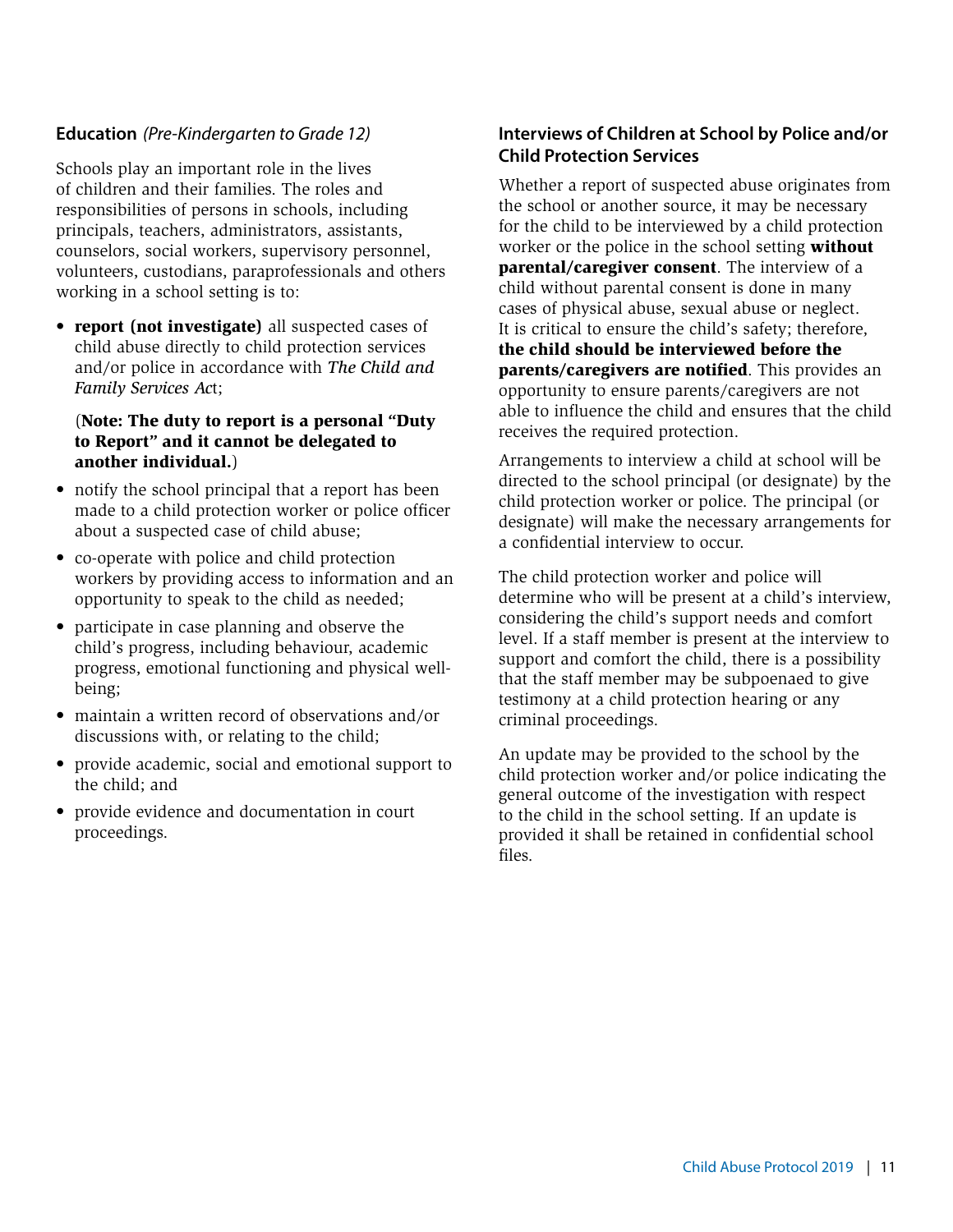#### **Children who Change Schools Due to an Out of Home Placement**

In some cases, a child may have to be removed from the parent's/caregiver's care to ensure the child's safety. When a child has been apprehended, he/ she may be placed with extended family, a foster family or a group home outside the school or school division where the child normally attends. In this case, the child protection worker is to notify the principal of the child's sending (i.e. original) school that a child has been safely relocated. The principal of the sending school shall be responsible for notifying the principal of the receiving school about the child's circumstances and academic history. The student's cumulative folder may be transferred with the child as agreed between the principals, according to established school protocol. The child protection worker should also inform the principal of the receiving school regarding the child's circumstances.

#### **Licensed Child Care Facilities**

Child care plays an important role in the lives of many children and their families. The role of licensed child care centre staff and licensees of homes, including board members, centre directors, supervisors, early childhood educators, child care workers, family child care home providers, assistants and alternates, cooks and volunteers is to:

• understand the definitions of child abuse as outlined in the Child Abuse Protocol (2017) and "Duty to Report" responsibilities;

(Note: It is not the role/responsibility of persons working in licensed child care facilities to contact the suspected abuser or the child's family about the reported abuse.)

- report (not investigate) suspected cases of child abuse in accordance with *The Child and Family Services Act*;
- notify the centre director or home licensee that a report has been made to a child protection worker or police officer about a suspected case of child abuse;

(Note: The duty to report is a personal "Duty to Report" and it cannot be delegated to another individual.)

- ensure, in the case of child care centres and homes, that all staff are aware of policies and procedures regarding reporting suspected cases of child abuse and neglect;
- co-operate with police and Ministry of Social Services/FNCFS Agencies by providing information on the abused child;
- co-operate with other professionals involved in the investigation of child abuse – this includes providing police and child protection workers access to the child who may be abused or neglected; and

#### (Note: This does not require the knowledge or consent of the parents.)

• provide social and emotional support to the child.

Similar to interviews of children at schools by police and/or child protection services, interviews of a child could also occur at a licensed child care facility and the process would be the same as interviewing children at schools.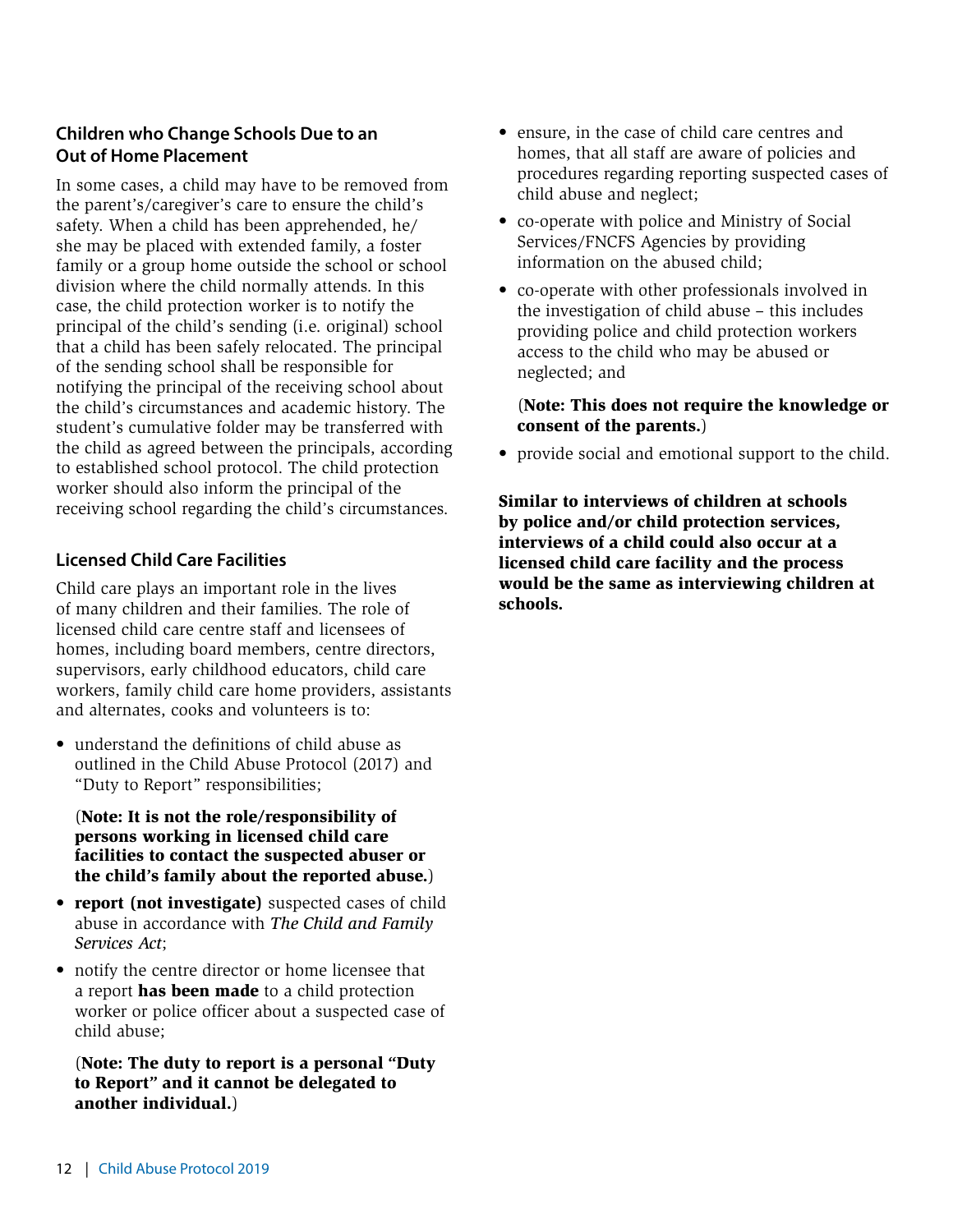#### **Parks, Culture and Sport**

The Ministry of Parks, Culture and Sport's third party stakeholders, and agencies, are involved in the delivery of sport, recreation and cultural activities to community groups across the province who work with children. Interpreters and other staff in the province's provincial parks and at the Royal Saskatchewan Museum are also in direct contact with children, and although most staff are already familiar with the Child Abuse Protocol, the Ministry of Parks, Culture and Sport will continue to build awareness and help keep children safe, by sharing the information with staff and partners to reinforce it.

As a protocol signatory, the Ministry of Parks, Culture and Sport will ensure that instructors, coaches, staff and leaders in our communities are aware of their legal obligations and "Duty to Report" suspicions of child abuse.

#### **Community and Custody Services for Offenders**

Corrections and Policing is responsible for custody and community-based correctional services for both adults and youth in the province. The role of corrections staff includes assessment, preparation of court-ordered and correctional reports, case planning, and providing necessary structure and support so that clients are able to successfully complete their sentence and reduce their offending behavior. Corrections staff also provide security, support and access to treatment services while the correctional client is in custody and under supervision. Staff working with youth develop Community Safety Plans collaboratively with other support services, families and communities addressing all risk factors, including a safe environment to live in.

Information regarding child abuse may come to the attention of correctional staff working with adults and youth within both custody and community settings. Corrections has a responsibility to ensure all staff, service providers, volunteers and researchers:

- have access to the Saskatchewan Child Abuse Protocol;
- are aware of their duty to report suspected cases of child abuse in accordance with *The Child and Family Services Act* and the Ministry's Duty to Report policy.

When child abuse is suspected, staff shall:

- fulfill their duty to report suspected cases of child abuse in accordance with *The Child and Family Services Act;*
- co-operate with the police, Ministry of Social Services and/or FNCFS Agencies by providing information on the abuse or neglect of children and youth; and
- support the child or youth and share information regarding their needs as required throughout the investigation, assessment and treatment of the child or youth's family.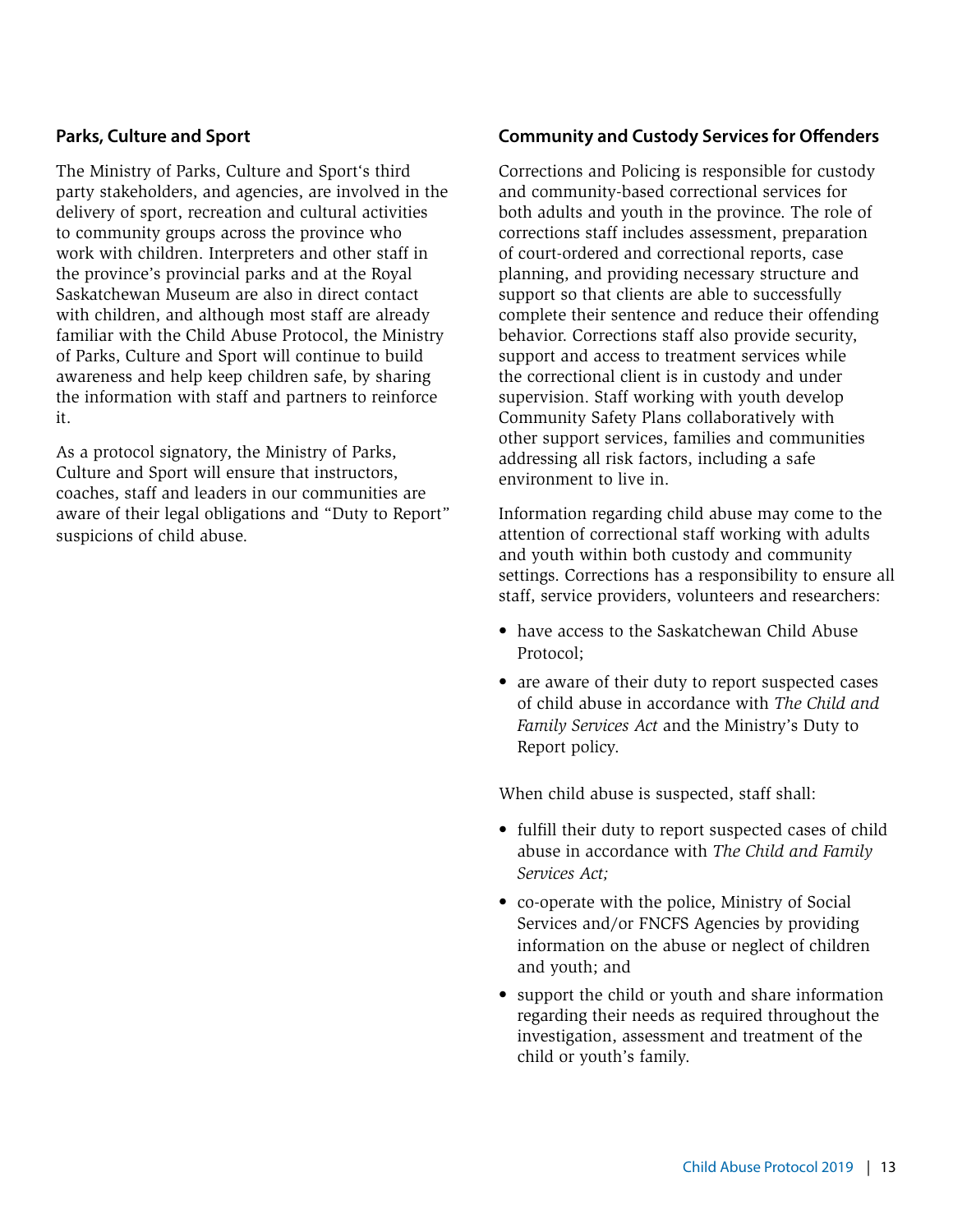# **Sharing Confidential Information in Relation to Child Abuse Investigations**

Sharing information is a critical part of a collaborative response to suspected child abuse. While many organizations and service providers receive information in confidence, children's health and safety are paramount. Your duty to report suspected child abuse overrides any duty to protect the privacy of clients, patients, or students. No action for damages may be brought against a person who reports child abuse, unless that person has knowingly made a false report or if the report was not made in good faith.

To ensure the best course of action is taken in every case, there will be mutual sharing of all relevant information by agencies, third parties and professionals involved in the investigation process. Saskatchewan law not only permits the sharing of information for ensuring child protection; it requires it.

**A reluctance to share appropriate information can contribute to continued abuse and even death of a child.**

Due to the contentious nature of investigations, the need to ensure a child's safety and to protect the integrity of the investigations, the opportunity to gather client consent is not always possible.

Further, individuals fearing possible incrimination may choose not to provide consent. As such, organizations must share appropriate information and review disclosure provisions in the context of the child's best interest and safety.

Prompt, accurate and relevant information-sharing is critical in an investigation and in protecting the safety and health of the child.

Section 74 of *The Child and Family Services Act*  allows child protection staff to share confidential information as required to carry out the intent of *The Child and Family Services Act.* This allows for investigations to be completed and necessary interventions to be put in place for children who may be in need of protection.

Saskatchewan's access to information and protection of privacy legislation, namely *The Freedom of Information and Protection of Privacy Act* (FOIP), *The Local Authority Freedom of Information and Protection of Privacy Act* (LAFOIP) and *The Health Information and Protection of Privacy Act* (HIPA), establish the rules for how the public sector agencies they govern can use and disclose the personal information and personal health information they collect. Each of these laws allow for the disclosure of information without the consent in certain circumstances.

Under FOIP for instance, various authorities exist which allow for the disclosure of personal information to a child protection worker or a police officer including:

- Where necessary to protect the mental or physical health and safety of any individual (FOIP s.29(2) (m);
- For any purpose in accordance with any Act or regulation that authorizes disclosure (FOIP s.  $29(2)(t)$ ; and
- For the purposes of clause 29(2)(u) of the Act, personal information may be disclosed (FOIP Regulations ss.  $16(q)$ ,  $(r)$ ).

These provisions enable the disclosure of personal information by a government institution and its employees to a child protection worker or a peace officer to comply with *The Child and Family Services Act'*s duty to report.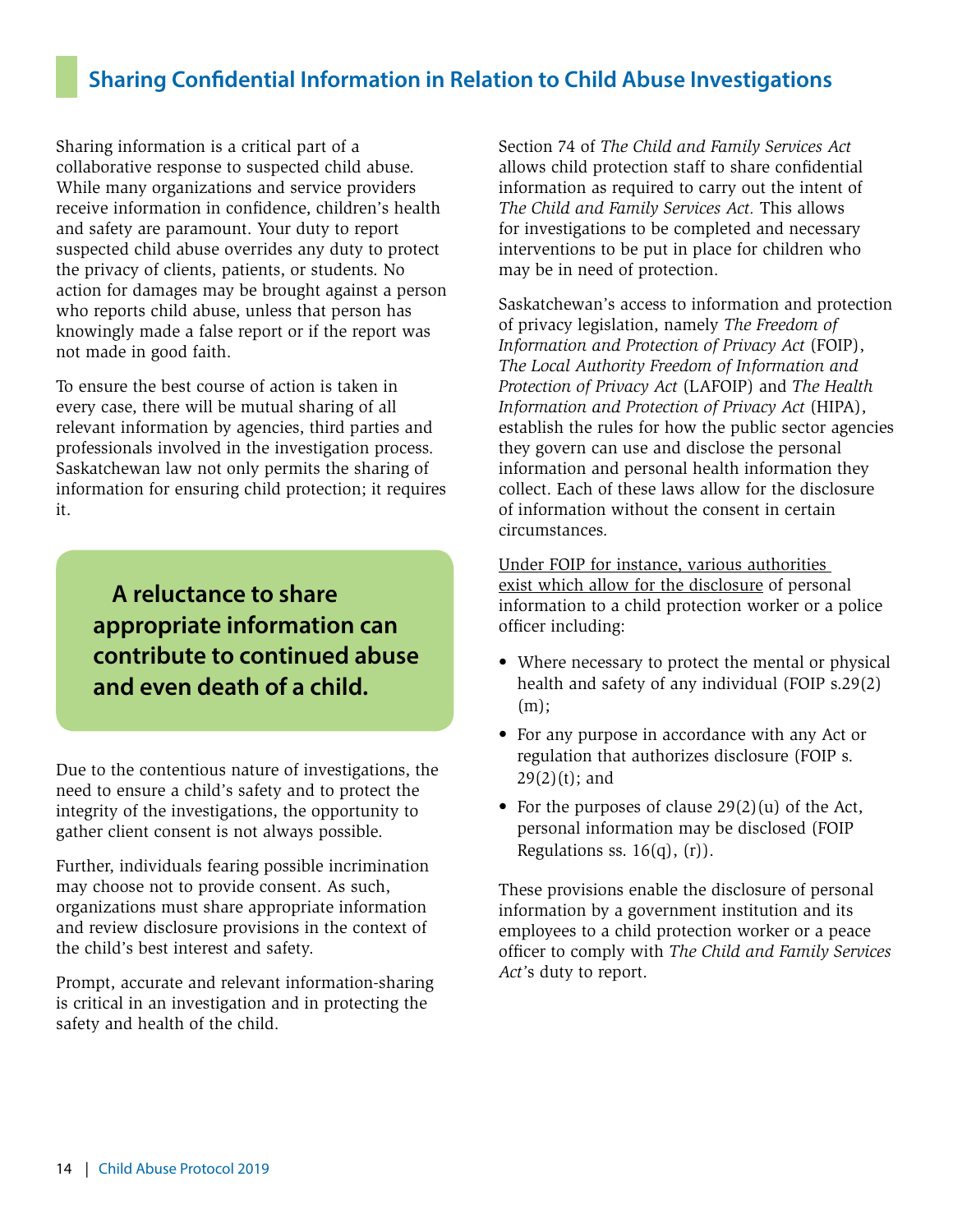## **Treatment and Follow-up**

Similarly authorities exist in LAFOIP, which allow LOCAL AUTHORITIES and their employees to disclose personal information to a child protection worker or a police officer in various circumstances including:

- Where necessary to protect the mental or physical health or safety of any individual (LA FOIP s.  $28(2)(1)$ ; and
- For any purpose in accordance with any Act or regulation that authorizes disclosure (LA FOIP s.  $28(2)(r)$ .

Under HIPA, personal health information may be disclosed by a trustee $4$  to a child protection worker or a peace officer in various circumstances including:

- Where a trustee believes disclosure will avoid or minimize a danger to the health or the safety of any person (HIPA s.27 $(4)(a)$ );
- Where the disclosure is being made for the provision of health or Social Services to the child, where the trustee believes disclosure will benefit the child (HIPA s.  $27(4)(i)$ ); and
- Where the disclosure is permitted or required pursuant to any Act or regulation (HIPA s. 27(4) (l)).

It is essential that agencies share information fully to ensure that the investigation proceeds in an expeditious manner. Information includes witness statements, reports, assessments, observations or any other information that relates to an investigation of child abuse.

Addressing a child's needs is paramount to any given agency's professional mandate; therefore, collaborating and integrating services within, between and across disciplines and sectors is critical. Follow-up services to children, youth and their families require service providers to work together on a co-ordinated case plan for the child and family.

Mutual sharing of appropriate information among professionals and individuals involved is essential during assessment, treatment, and follow-up for a child abuse case.

<sup>&</sup>lt;sup>4</sup> Persons and organizations identified as trustees include government institutions, health authorities, licensees of care homes and health facilities, operators of mental health facilities, owners and operators of pharmacies, and licensed health professionals.